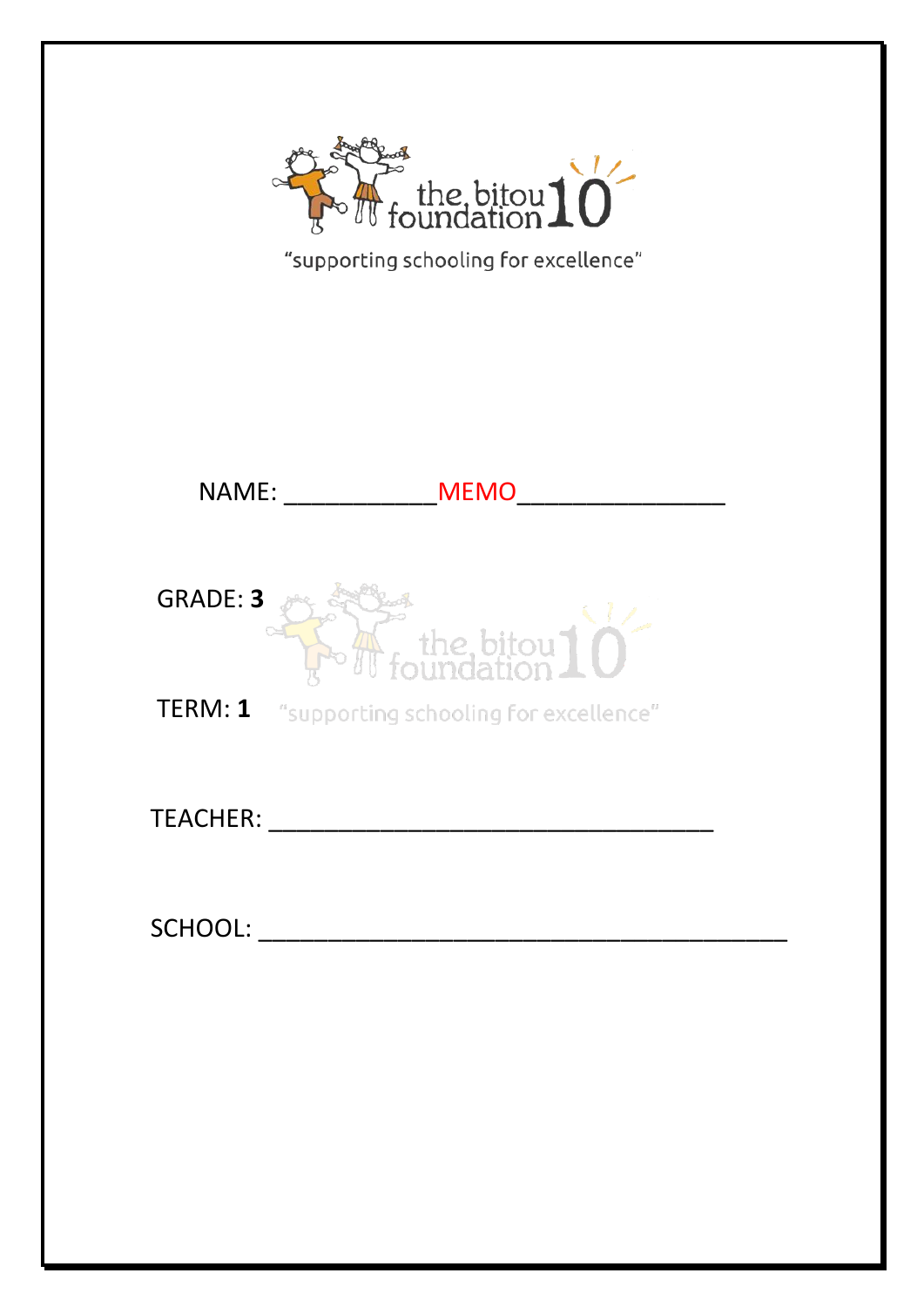# **QUICK MATHS**

| 1                                                           | 2                                                             | 3                                                                        |
|-------------------------------------------------------------|---------------------------------------------------------------|--------------------------------------------------------------------------|
| Add in 2's                                                  |                                                               | Complete the puzzle                                                      |
| 2; 4; 6; 8; 10; 12                                          |                                                               | 3 more than 24 is<br>27                                                  |
| Add in 3's from                                             |                                                               | Subtract 10<br>17. What is the                                           |
| 12; 15; 18; 21; 24; 27                                      | How many balls are<br>there?                                  | number before this number?<br>16 Now add 20 36.                          |
| Add in 5's from 10 to 25                                    | 15 balls                                                      | $12 - 2 = 10$                                                            |
| 10; 15; 20; 25                                              | Take 6 balls away. How<br>$\bullet$<br>many are left? 9 balls | $4 + 8 = 12$                                                             |
| Count backwards from 15 to 0<br>in 3's                      | are remaining<br>Make groups of 3 balls.<br>$\bullet$         | $20 + 5 = 25$                                                            |
| 15; 12; 9; 6; 3; 0                                          | How many groups are<br>there? 5 groups                        | $15 - 5 = 10$                                                            |
| Add in 10's from 30 to 70                                   | Make groups of 5 balls.<br>$\bullet$<br>How many groups are   | Write down the number:                                                   |
| 30; 40; 50; 60; 70                                          | there? 3 groups                                               | twenty-six.<br>26                                                        |
| Write 24 in words                                           | Write the numbers in words                                    | thirty 30                                                                |
| <b>Twenty four</b>                                          | 15<br>Fifteen                                                 | forty-eight<br>48                                                        |
| thirty-two<br>32                                            | 40<br>fourty                                                  |                                                                          |
|                                                             |                                                               |                                                                          |
| 4                                                           |                                                               |                                                                          |
|                                                             | 5                                                             | 6                                                                        |
| Arrange the numbers in                                      | Complete the table                                            | Write down the numbers between:                                          |
| descending order: 26; 12; 17;                               | 3 less<br>number<br>3 more                                    |                                                                          |
| 26; 17; 12; 10; 9<br>10; 9;                                 | 45<br>48<br>42                                                | 78 and 92                                                                |
| Arrange the numbers in                                      | 27<br>30<br>33                                                | 79; 80; 81; 82; 83; 84; 85; 86; 87;<br>88; 89; 90; 91; 92                |
| ascending order: 21; 11; 8; 23;<br>8; 11; 15; 21; 23<br>15; |                                                               | 101 and 115                                                              |
|                                                             | Complete the table<br>10 less<br>number<br>10 more            |                                                                          |
| Use $\lt$ ; $\gt$ ; or =                                    | 23<br>33<br>13                                                | 102; 103; 104; 105; 106; 107; 108;<br>109; 110; 111; 112; 113; 114       |
| $24 < 10 + 15$                                              | 32<br>42<br>22                                                | 184 and 200                                                              |
| $18 + 3 = 9 + 12$                                           |                                                               |                                                                          |
| $16 - 4 > 10$                                               | Complete the table                                            | 185; 186; 187; 188; 189; 190; 191;<br>192; 193; 194; 195; 196; 197; 198; |
|                                                             | number<br>5 more<br>5 less                                    | 199                                                                      |
| Count backwards in 2's from 50<br>to 32                     | 41<br>46<br>36<br>24<br>29<br>19                              | How many 10's are there in?                                              |
| 50; 48; 46; 44; 42; 40; 38; 36;                             |                                                               | 62<br>6                                                                  |
| 34; 32;                                                     | Complete the table                                            | 81<br>8                                                                  |
| Count backwards in 10's from                                | number<br>2 less<br>2 more                                    |                                                                          |
| 70 to 10                                                    | 58<br>60<br>56                                                | How many units are there in?                                             |
| 70; 60; 50; 40; 30; 20; 10                                  | 40<br>42<br>38                                                | 43<br>3                                                                  |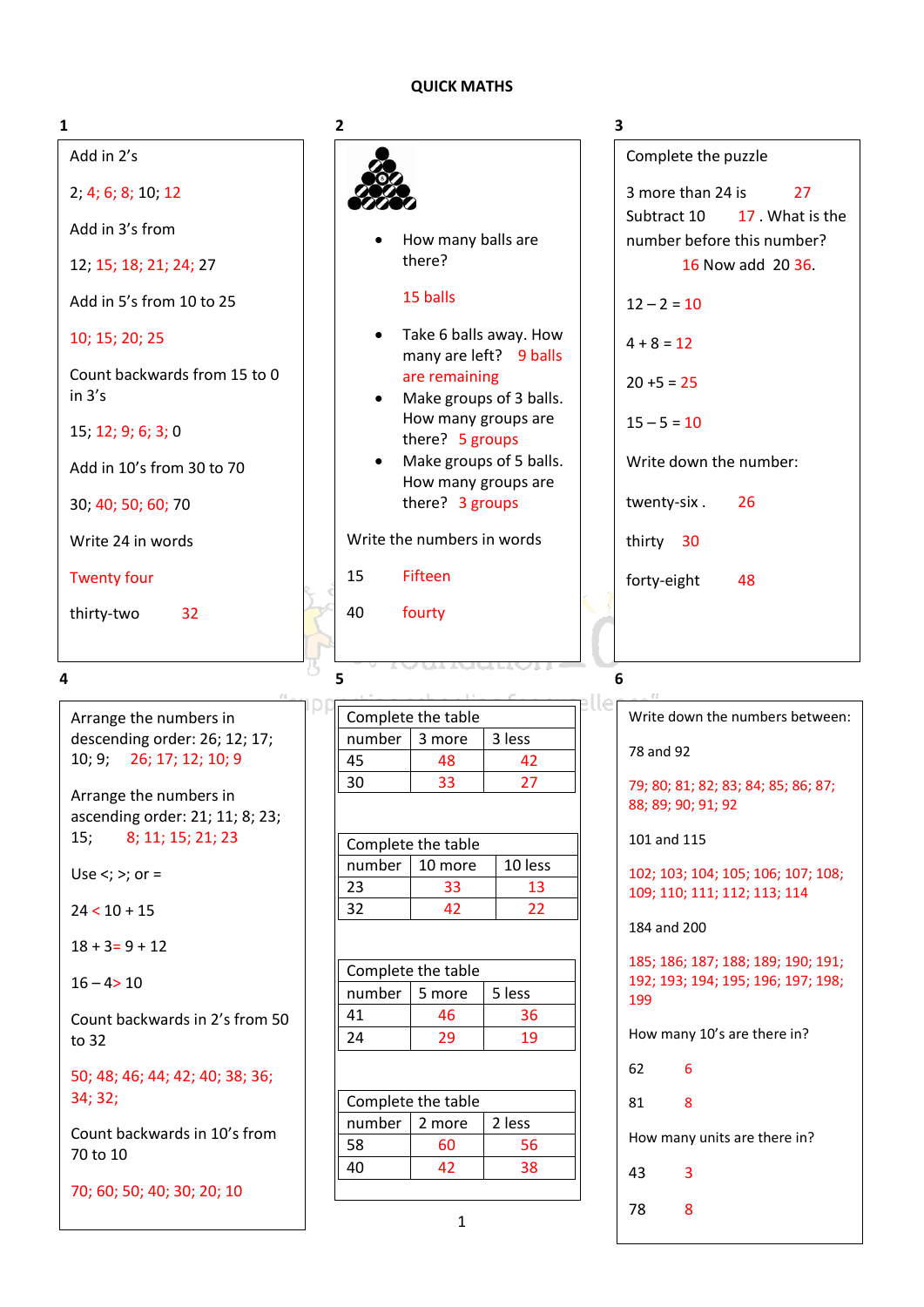## **QUICK MATHS**

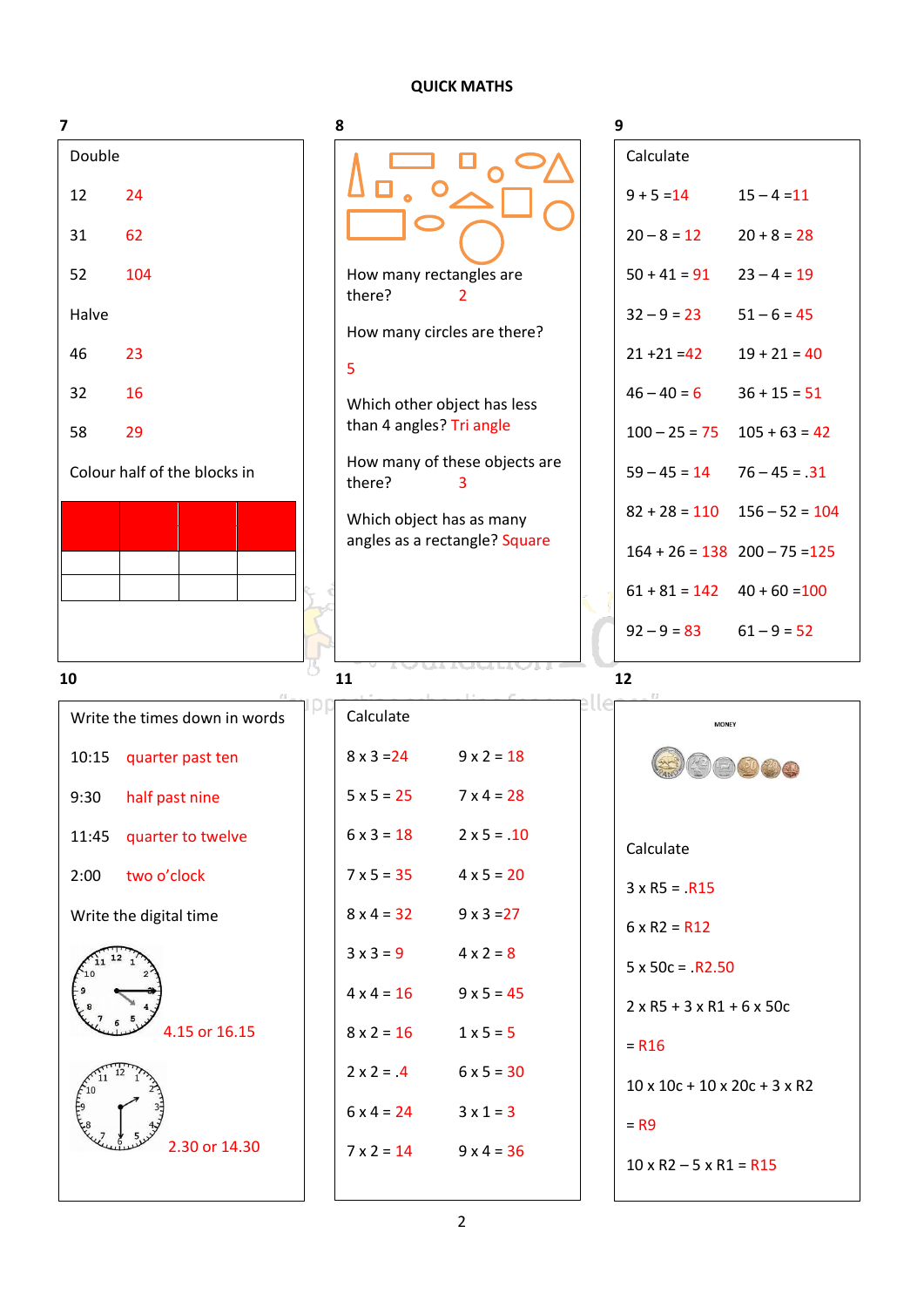## **QUESTION 1**



- a) How many pear trees are there in the orchard? 22
- b) Halve the number of trees. How many trees are there in each group? 11
- c) How many pears are on each tree? 9
- d) How many pears will there be on 5 trees? 9x5 =45 pears
- e) If the trees are divided in groups of three, are there any trees left? yes If there are trees left, how many are there? tree
- f) How many trees will give 99 pears?  $99 \div 9 = 11$  trees

## **QUESTION 2**

2.1 Write the missing numbers in the figures



2.2 Use the information to complete the table

|                                       | 120 |            |                      |     |     |     |     |     |
|---------------------------------------|-----|------------|----------------------|-----|-----|-----|-----|-----|
|                                       | 110 | Add in 5's |                      |     |     |     |     |     |
| Add backwards<br>$\mathbf{v}$         | 100 | 105        | 110                  | 115 | 120 | 125 | 130 | 135 |
| ò                                     | 90  |            |                      |     |     |     |     |     |
| $\overline{\phantom{0}}$<br>$\subset$ | 80  |            |                      |     |     |     |     |     |
| $-$                                   | 70  |            |                      |     |     |     |     |     |
|                                       | 60  |            | Add backwards in 3's |     |     |     |     |     |
|                                       | 50  | 47         | 44                   | 41  | 38  | 35  | 32  | 29  |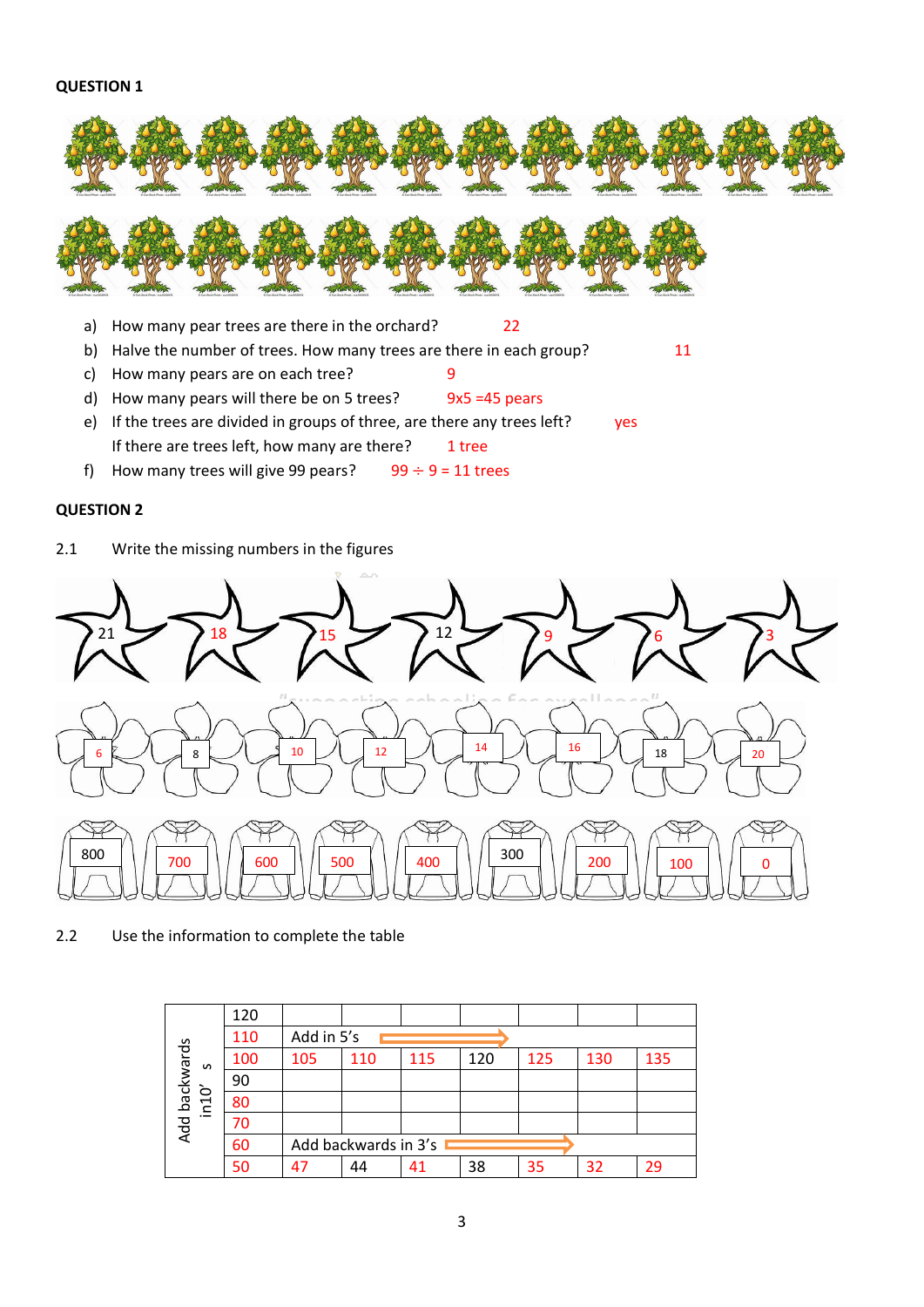# 2.3 Write the numbers in words

| Number<br>symbol | Number name         |
|------------------|---------------------|
| 85               | eighty five         |
| 102              | one hundred and two |
| 98               | ninety eight        |
| 43               | forty three         |

2.4

| Number symbol | 10 more | 3 less |
|---------------|---------|--------|
| 52            | 62      | 49     |
| 186           | 196     | 183    |
| 49            | 59      | 46     |
| 26            | 36      | 33     |
|               |         |        |

e bitou<br>Idation

# 2.5 Indicate if the statement is true or false

 $\sim$ 

| $15 + 4 > 4 + 15$ | false |  | "supporting schooling for excellence" |  |
|-------------------|-------|--|---------------------------------------|--|
|                   |       |  |                                       |  |

- $21 + 9 = 31$  false
- $27 5 < 6 + 8 + 10$  true
- 85 10 > 70 +15 false
- $25 = 45 20$  true
- 2.6 Arrange the numbers in descending order

65; 102; 79; 33; 156

156; 102; 79; 65; 33.

Arrange the numbers in ascending order

24; 12; 62; 18; 9

9; 12; 18; 24; 62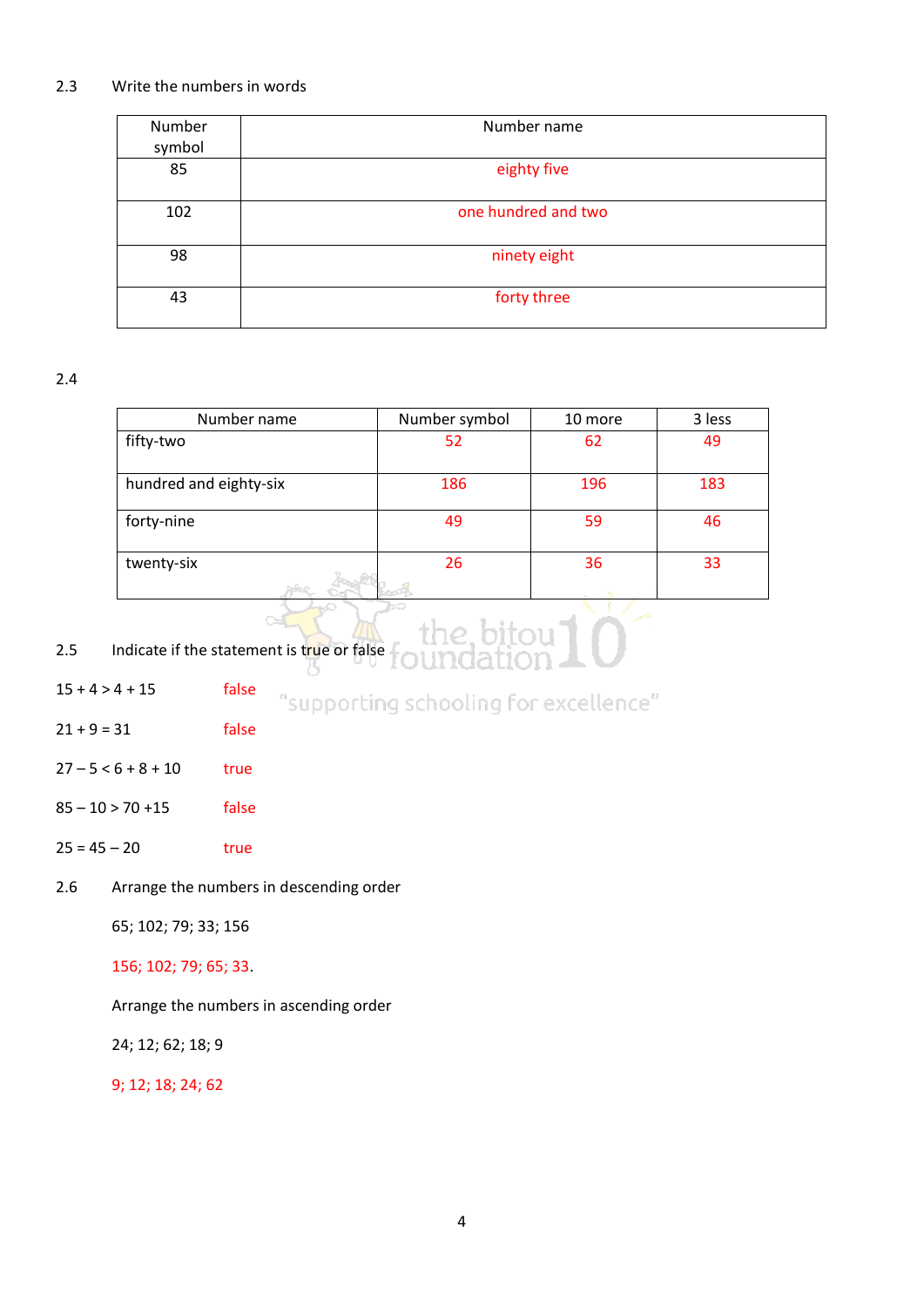# 2.7 Circle the correct answer

# 2.7.1

- a)  $6 + 8 < 19 9$
- b)  $28 + 12 = 50 10$
- c) 36 8 = 25
- d)  $85 8 > 90 13$

# 2.7.2

- a) 5 less than 18 is 23
- b) 8 less than 15 is 23
- c) 15 more than 8 is 23
- d) 5 more than 8 is 23
- 2.7.3 5.30 in 12-hour time is …
	- a) 17.30
	- b) 18.30
	- c) 12.30
	- d) 15.30
- 2.7.4 Half of 146 are …
	- a) 123
	- b) 88
	- c) 71
	- d) 73



# "supporting schooling for excellence"

- 2.7.5 39 doubled are …
	- a) 618
	- b) 78
	- c) 93
	- d) 69

2.8 What is the value of the underlined digits?

- $128$  8
- 94 90
- $166$  100

| 2.9  | What is the number that consists out of 2 hundreds; 3 tens and 9 units?        |     | 239 |
|------|--------------------------------------------------------------------------------|-----|-----|
| 2.10 | Add 4 tens and 0 units to the value in 2.9, what is the answer?                | 279 |     |
|      | 2.9.11 Subtract 6 tens and 5 units from the value in 2.9, what is your answer? |     | 174 |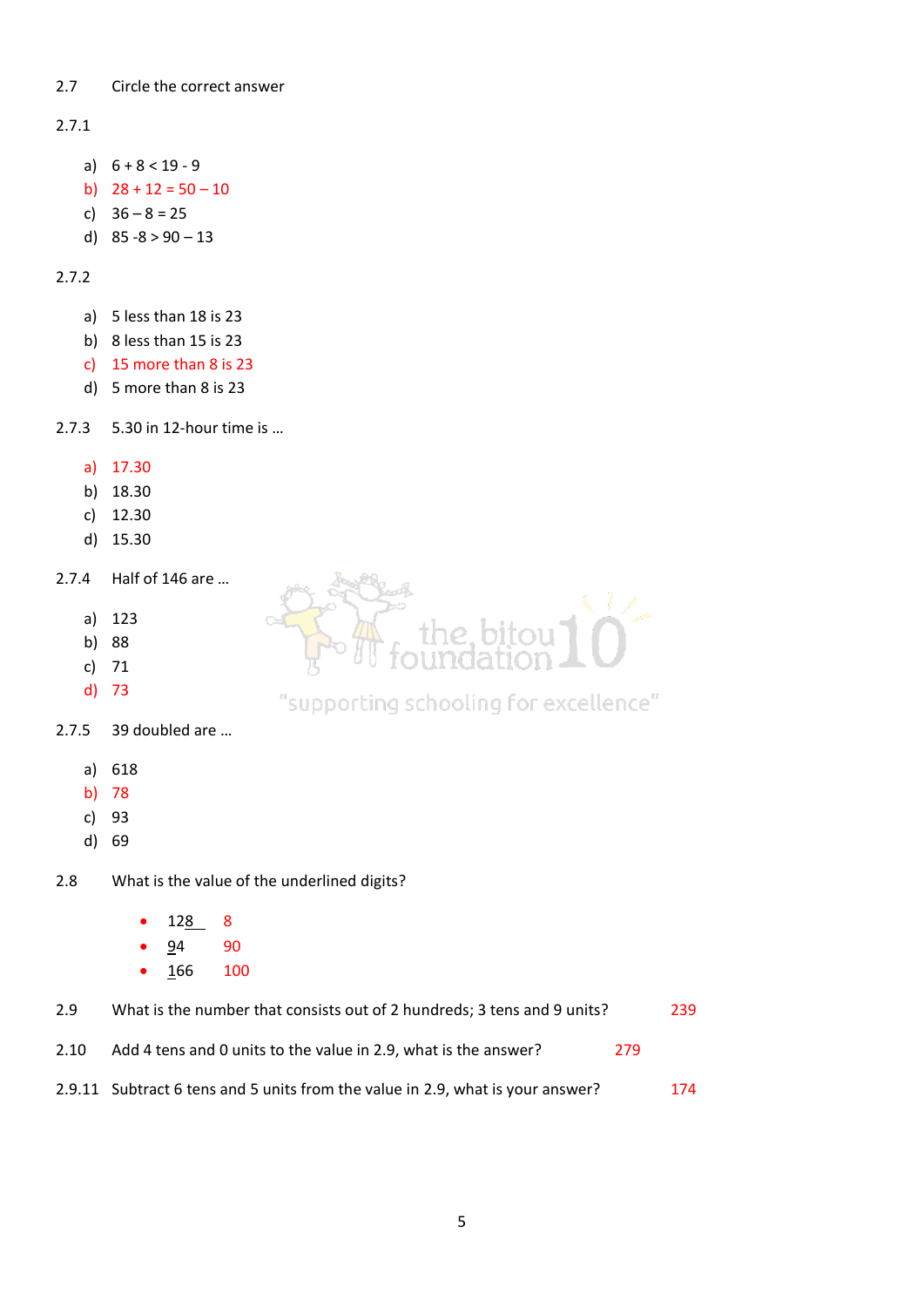# **QUESTION 3**

# Use the number block to answer the questions



4.5 At which number does the number line end? 140

# **QUESTION 5**

# 5.1 Match Column 1 to Column 2 by drawing a straight line

| <b>COLUMN1</b> |  |  | COLUMN <sub>2</sub> |
|----------------|--|--|---------------------|
|                |  |  | two sixths          |
|                |  |  | one sixth           |
|                |  |  | two-thirds          |
|                |  |  | a half              |
|                |  |  | one whole           |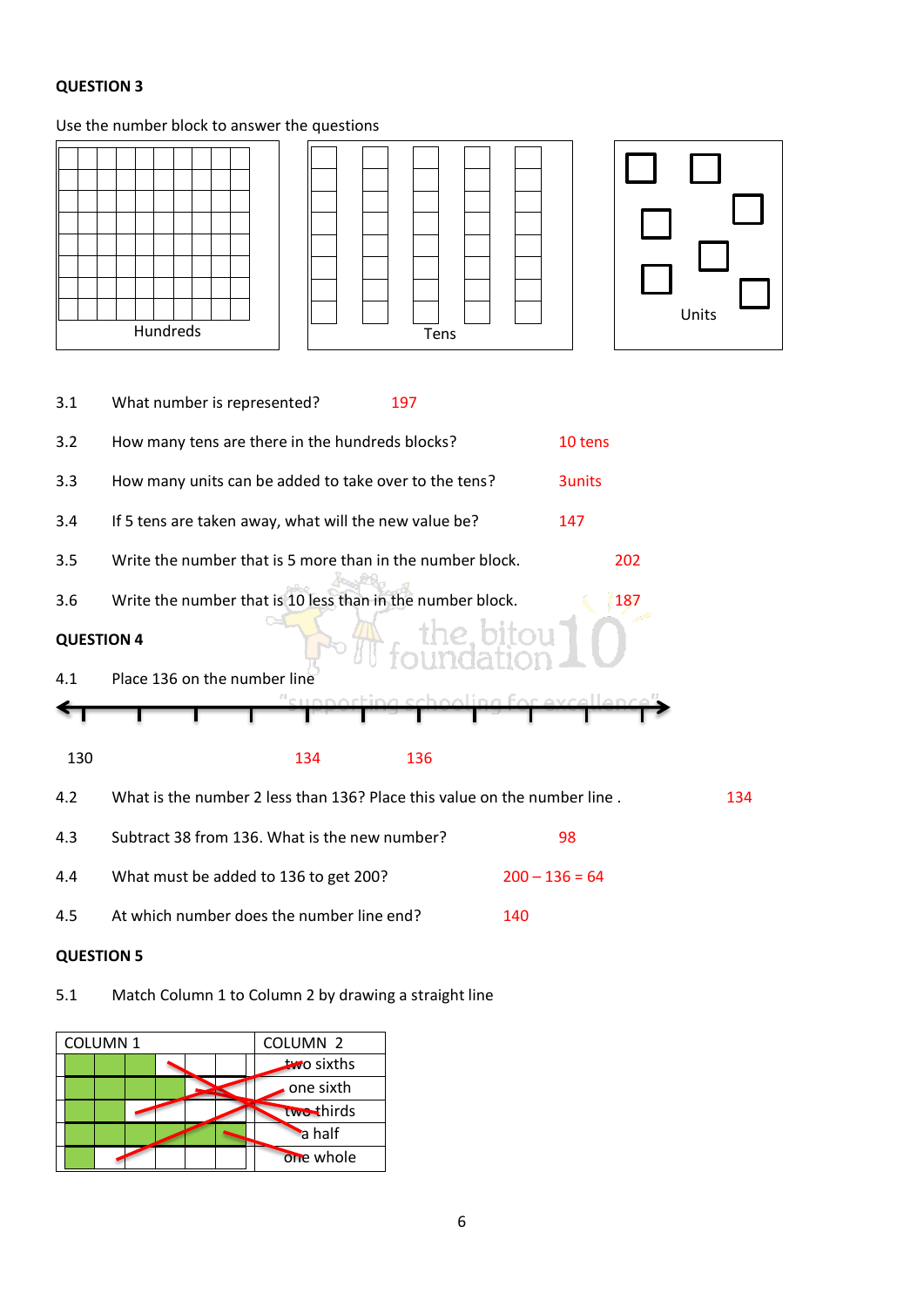

# 5.3

a) Sino has 36 books. She wants to give a quarter of the books to the old age home. How many books is she giving away?







- $36 \div 4 = 9$  books
- b) Of the books which she has left, she gives a third to the school. How many book does she have left?  $36 - 9 = 27$  27  $\div 3 = 9$  books left

# **QUESTION 6**

"supporting schooling for excellence"

- 6.1 Complete the patterns
	- a) b)
		- c) 300; 320; 340; 360; 380; 400
		- d) 1; 3; 5; 1; 3; 5; 1; 3
	- e)

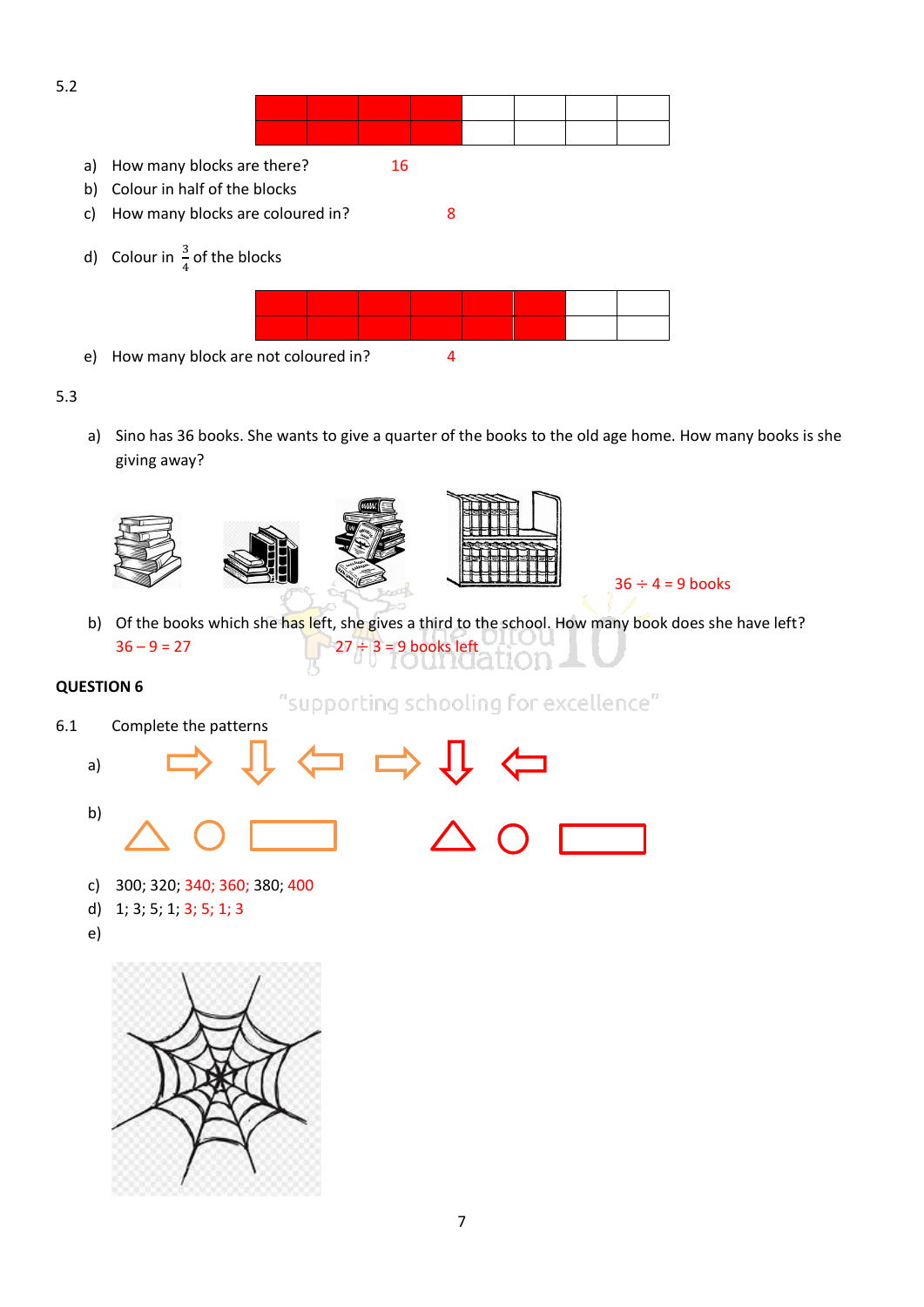# 6.2 Use the 2D forms and make your own pattern



#### LEARNERS ARE DOING THEIR OWN PATTERNS

## 6.3 Complete the pattern

| <b>CATTLE</b><br>. |    | 10 | $\sim$<br>36 | --         |
|--------------------|----|----|--------------|------------|
| <b>NUMBER OF</b>   | ∸∼ | 40 | 144<br>- -   | חרר<br>ZZU |
| <b>FEET</b>        |    |    |              |            |

## 6.4 Use the information to answer the questions

| <b>SUPER HERO FIGURINES</b> | <b>PRICE</b>        |
|-----------------------------|---------------------|
| 1.Batman                    | R <sub>15.80</sub>  |
| 2.Superman                  | R <sub>18.20</sub>  |
| 3. Wonder Woman             | R <sub>16</sub> .50 |
| 4.Flash                     | R <sub>10</sub> 70  |
|                             |                     |



- a) Arrange the figurines with numbers next to the pictures that they are in the same order as in the table.
- b) If you buy Superman and Flash, what will it cost you?

| R |          | 0                       |
|---|----------|-------------------------|
|   |          | 0                       |
|   | $\sim$ 1 | 8. 2<br>0. Z<br>R 2 8.9 |

- c) Arrange the prices from cheapest to most expensive R10.70; R15.80; R16.50; R18.20
- d) Sell the Flash figurine to a friend for R10 more. How much must your friend pay you?  $R10.70 + R10.00 = R20.70$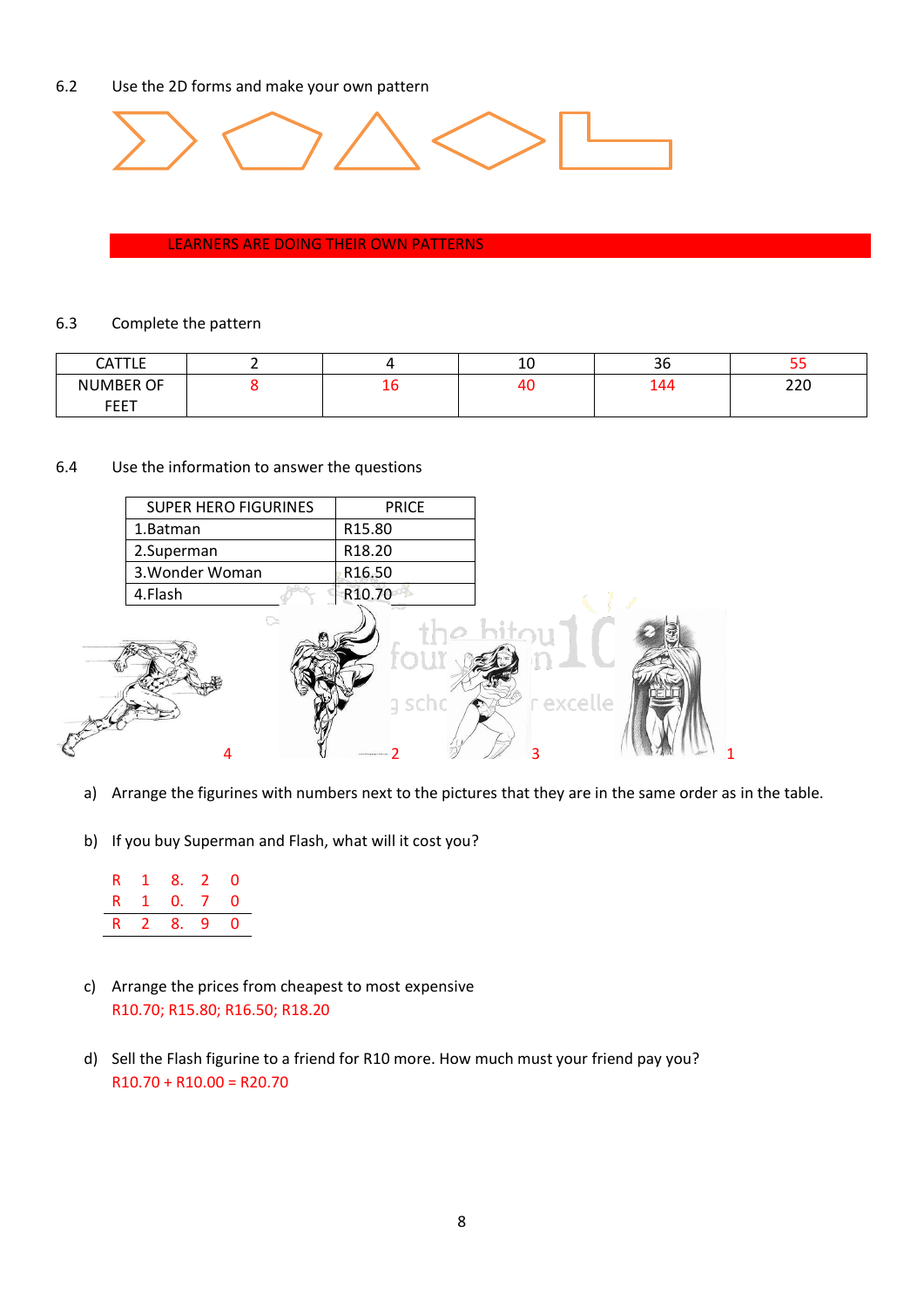e) If you buy Batman and Wonder Woman, how many R10's; R5's; R2's; R1's; 50c; 20c and 10c are you going to use?

Batman R15.80 1x R10; 1xR5; 1x50c; 1x 20c; 1x 10c Wonder woman R16.50 1X R10; 1X R5; 1X R1; 1X 50c Total units of money 2x R10; 2X R5; 1X R1; 2X 50c; 1x 20c; 1x 10c

6.5 This is money that must be used to buy groceries:



Give the money value of

| a) R1 | R <sub>11.00</sub> |
|-------|--------------------|
| b) R2 | R <sub>20.00</sub> |

- c) R5 R35.00
- How much money is there altogether?  $\mathbb{R}^d$  $R11.00 + R20.00 + R35.00 = R66.00$
- This is the list of groceries Bread: R10; Cold meat: R15; Tomatoes: R8; Onions: R6; Tomato sauce: R14; Butter: R25 What is the total value of the groceries if everything is bought on the list? $\text{CC}^{\prime}$  $R10 + R15 + R8 + R6 + R14 + R25 = R78$
- There isn't enough money to buy all the groceries. How much is outstanding?

# R78 – R66 = R12 OUTSTANDING

# **QUESTION 7**

7.1 Use the calendar to answer the questions

| MAY |    |                |    |    |    |    |  |
|-----|----|----------------|----|----|----|----|--|
| M   | T  | W              | T  | F  | S  | S  |  |
|     | 1  | $\overline{2}$ | 3  | 4  | 5  | 6  |  |
| 7   | 8  | 9              | 10 | 11 | 12 | 13 |  |
| 14  | 15 | 16             | 17 | 18 | 19 | 20 |  |
| 21  | 22 | 23             | 24 | 25 | 26 | 27 |  |
| 28  | 29 | 30             | 31 |    |    |    |  |

a) How many days are there in May? 31 days

b) Which month is before May? April

9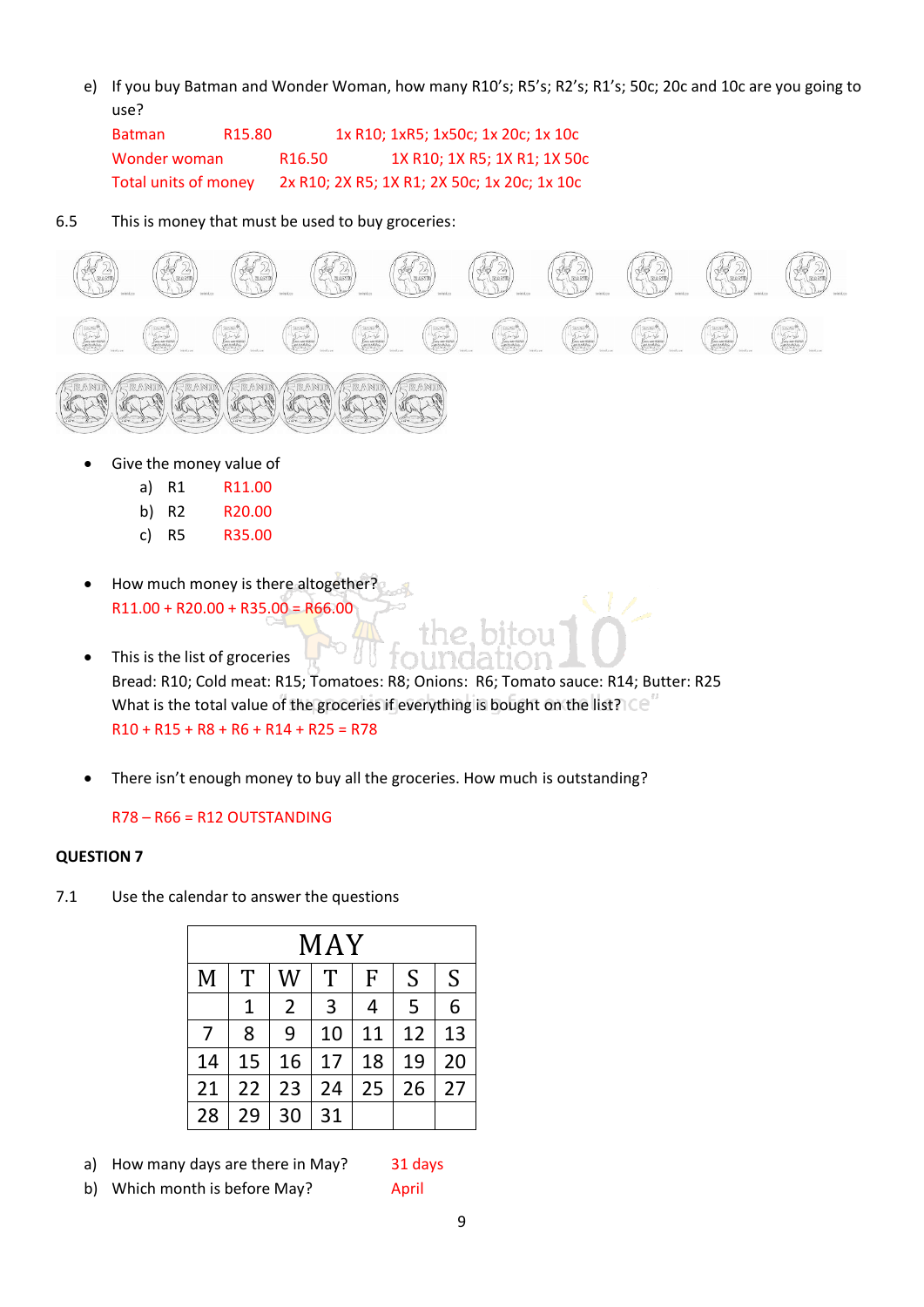- c) How many full weeks are there in May? 3 full weeks.
- d) Thabo's birthday is on the 19<sup>th</sup> of May. On which day does it fall? Saturday
- e) Today is the 6<sup>th</sup>, how many days before it is Thabo's' birthday? 13 days
- f) The first of June falls on which day? Friday
- 7.2 Write the time in words and digital